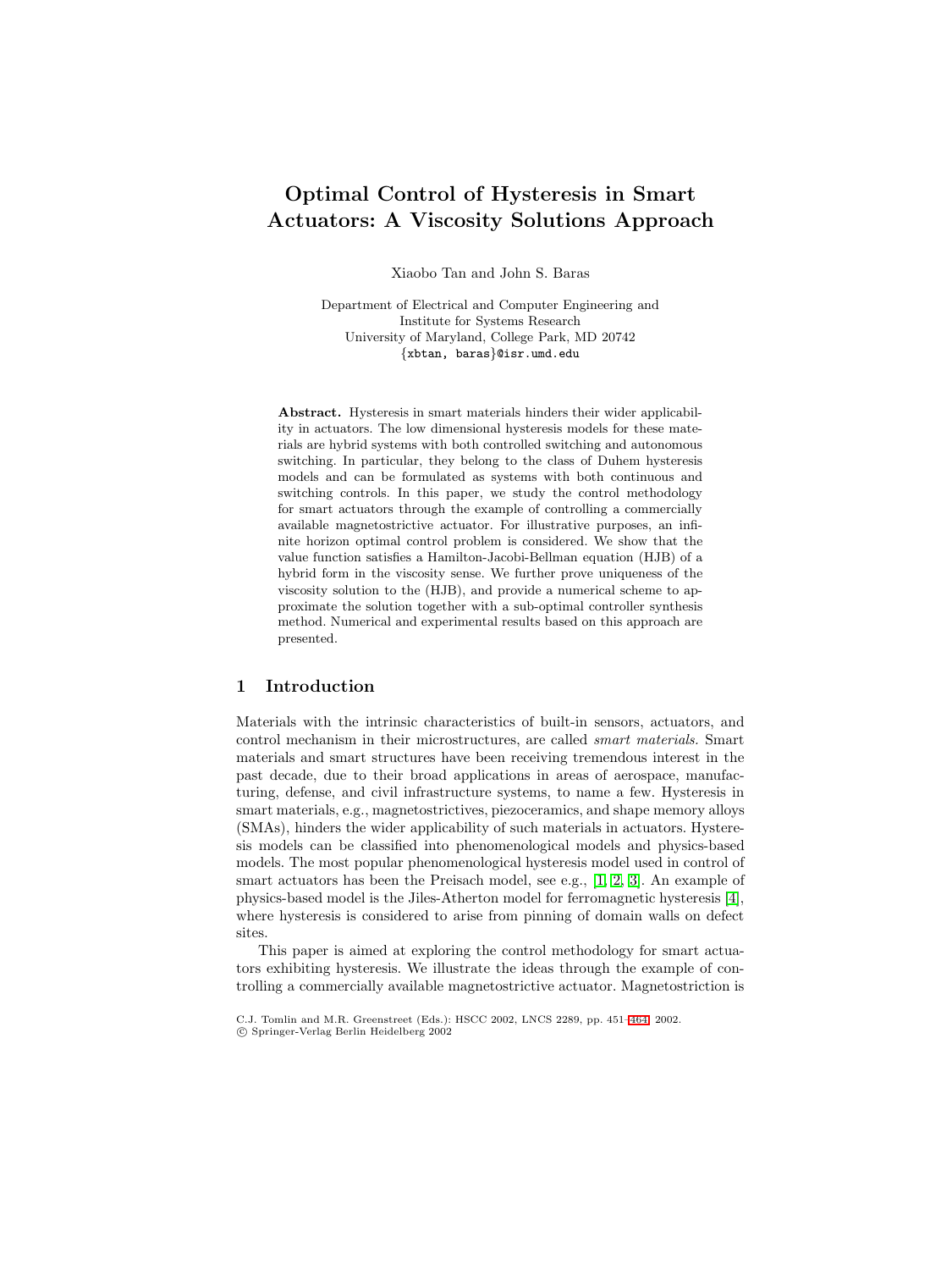the phenomenon of strong coupling between magnetic properties and mechanical properties of some ferromagnetic materials (e.g., Terfenol-D): strains are generated in response to an applied magnetic field, while conversely, mechanical stresses in the materials produce measurable changes in magnetization. This phenomenon can be used for actuation and sensing. Magnetostrictive actuators have applications in micro-positioning, robotics, ultrasonics and vibration control. Figure [1](#page-1-0) shows a sectional view of a Terfenol-D actuator manufactured by Etrema Products, Inc. By varying the current in the coil, we vary the magnetic field in the Terfenol-D rod and thus control the motion of the rod head (or the force if the motion is blocked). Figure [2](#page-1-1) displays the hysteresis observed in the magnetostrictive actuator.



<span id="page-1-0"></span>Fig. 1. A Terfenol-D actuator [\[5\]](#page-13-1) (Original source: Etrema Products Inc.)



**Fig. 2.** Hysteresis in the magnetostrictive actuator

<span id="page-1-1"></span>When the frequency of the current input  $I$  is low, the magnetostriction can be related to the bulk magnetization  $M$  along the rod direction through a square law, thus control of the rod head boils down to control of M. We will employ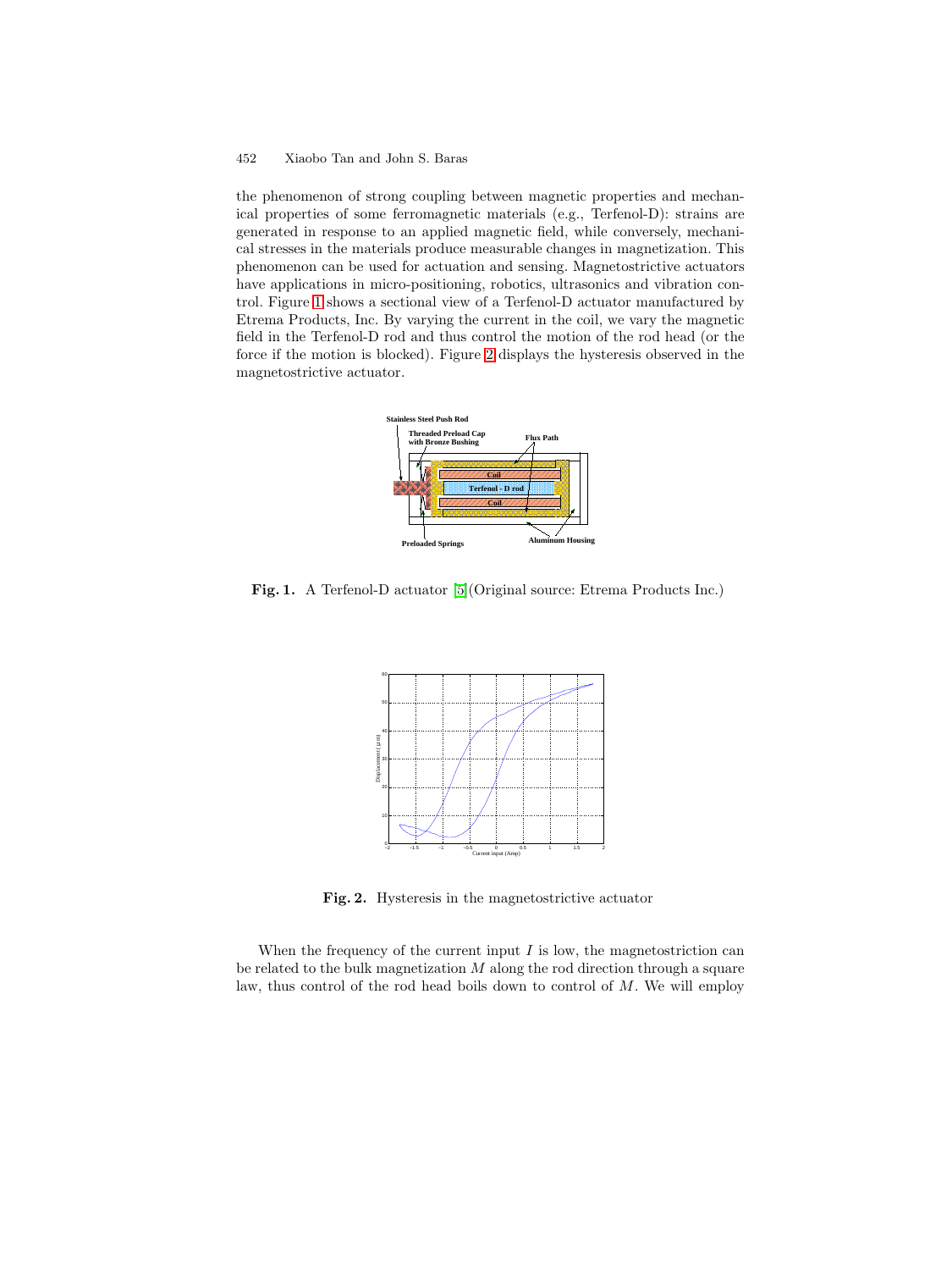a low dimensional model [\[6\]](#page-13-2) to represent the ferromagnetic hysteresis between M and the applied magnetic field  $H$ , where  $H$  is proportional to I in the low frequency case. The model is a hybrid system with both controlled switching and autonomous switching. It belongs to the class of Duhem hysteresis models and can be rewritten as a system involving both continuous control and switching control. Note that a low dimensional model for ferroelectric hysteresis has been proposed by Smith and Hom [\[7\]](#page-13-3). Their model has the same structure as that of the ferromagnetic hysteresis model we use in this paper. Therefore the approach we present in this paper will be fully applicable to control of smart actuators made of ferroelectric materials, e.g., piezoelectrics and electrostrictives.

Witsenhausen formulated a class of hybrid-state continuous-time dynamical systems and studied an optimal control problem back in 1966 [\[8\]](#page-13-4). The Pontryagin Maximum Principle or its variant was used in optimal control for hybrid systems in [\[9,](#page-13-5) [10\]](#page-13-6). By solving the Bellman inequality, a lower bound on the value function and an approximation to the optimal control law were obtained in [\[11,](#page-13-7) [12\]](#page-13-8). Yong studied the optimal control problem for a system with continuous, switching and impulse controls in [\[13\]](#page-13-9). With a unified model for hybrid control, Branicky, Borkar and Mitter proposed a generalized quasi-variational inequalities (GQVI) satisfied by the value function [\[14\]](#page-13-10). In this paper, we study optimal control of smart actuators using a viscosity solutions approach.

Dynamic programming is one of the most important approaches in optimal control. When the value function of the control problem is smooth, we can derive the Hamilton-Jacobi-Bellman equation (HJB) from the Dynamic Programming Principle (DPP), and in many cases, solving the (HJB) amounts to solving the optimal control problem. The value function however, in general, is not smooth even for smooth systems, not to mention for a hybrid system, like that in our model. Crandall and Lions [\[15\]](#page-13-11) introduced the notion of viscosity solutions to Hamilton-Jacobi equations. This turned out to be a very useful concept for optimal control since value functions of many optimal control problems do satisfy the (HJB) in the viscosity sense; and under mild assumptions, uniqueness results for viscosity solutions hold [\[16\]](#page-13-12). We will explore this approach for control of smart actuators. This paper provides some flavors of this methodology by considering an infinite horizon control problem.

The paper is organized as follows. In Sect. 2, we present the hysteresis model and examine its properties. In Sect. 3, we formulate an optimal control problem based on the hysteresis model, and show that the value function satisfies a hybrid Hamilton-Jacobi-Bellman equation (HJB) in the viscosity sense. In Sect. 4, We prove that the (HJB) admits a unique solution in the class of functions to which the value function belongs. We describe the numerical scheme to solve the (HJB) in Sect. 5. This establishes the existence of a solution to the (HJB) as well as provides a method for synthesizing a sub-optimal controller. Numerical and experimental results are also reported in Sect. 5. Finally, conclusions and discussions are provided in Sect. 6.

Only key proofs are provided in this paper due to the space limitation. Other proofs can be found in [\[17\]](#page-13-13).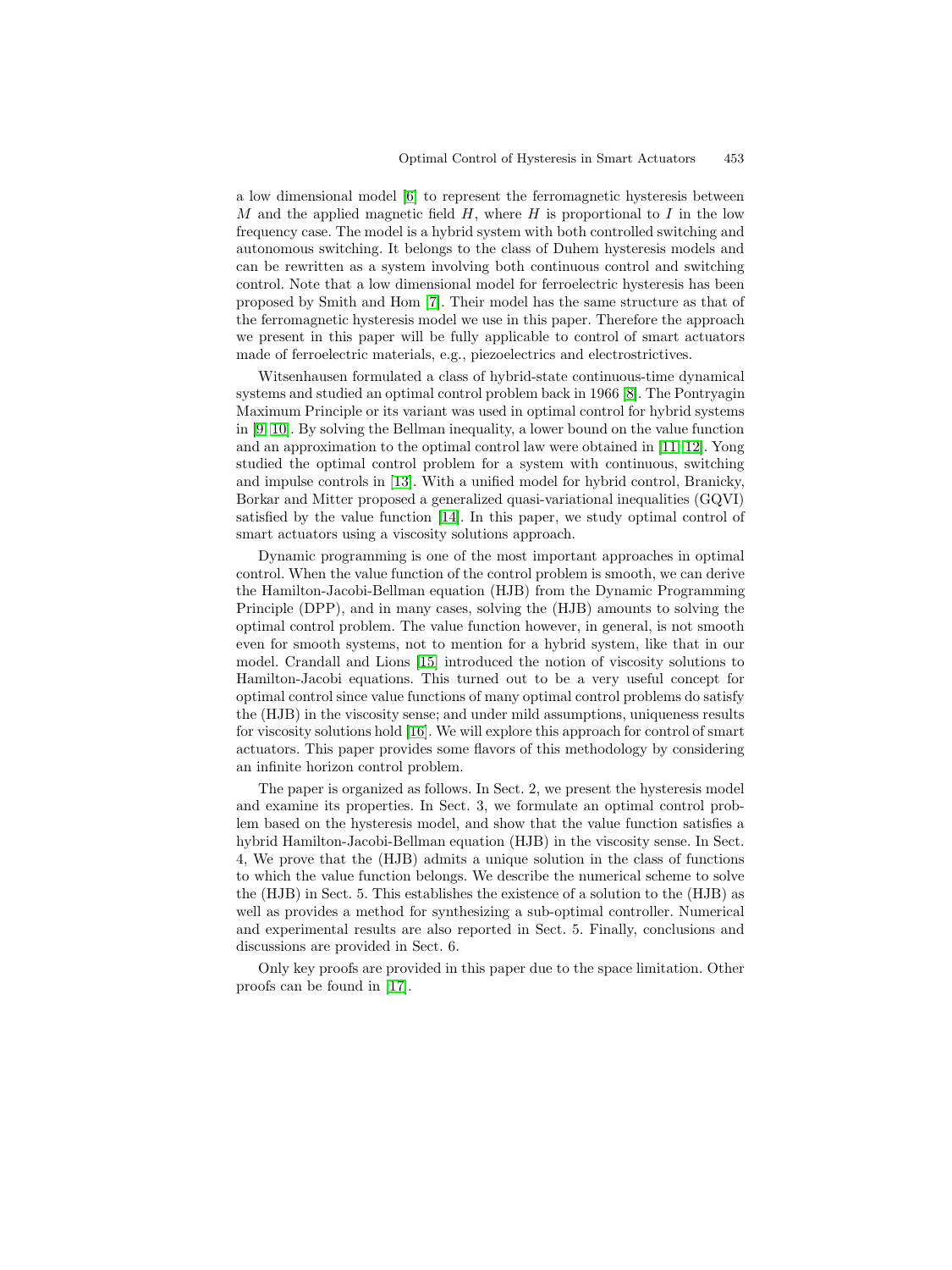## **2 The Bulk Ferromagnetic Hysteresis Model**

Jiles and Atherton proposed a low dimensional model for ferromagnetic hysteresis, based upon the quantification of energy losses due to domain wall intersections with inclusions or pinning sites within the material [\[4\]](#page-12-3). A modification to the Jiles-Atherton model was made by Venkataraman and Krishnaprasad with rigorous use of the energy balancing principle [\[6\]](#page-13-2). The resulting model, named the *bulk ferromagnetic hysteresis model,* has a slightly different form from the Jiles-Atherton model. Also based on the energy balancing principle, they derived a bulk magnetostrictive hysteresis model [\[18\]](#page-13-14), where high frequency effects are considered. At low frequencies, the magnetostriction can be related to the bulk magnetization through a square law [\[5\]](#page-13-1), thus control of the bulk magnetization amounts to control of the magnetostriction. In this paper, we will restrict ourselves to the low frequency case to highlight the methodology of hysteresis control. Extension to the high frequency case is straightforward. We now briefly outline the bulk ferromagnetic hysteresis model.

For an external magnetic field  $H$  and a bulk magnetization  $M$ , we define  $H_e = H + \alpha M$  to be the effective field, where  $\alpha$  is a mean field parameter representing inter-domain coupling. Through thermodynamic considerations, the *anhysteretic magnetization* Man can be expressed as

$$
M_{\rm an}(H_{\rm e}) = M_{\rm s}(\coth(\frac{H_{\rm e}}{a}) - \frac{a}{H_{\rm e}}) = M_{\rm s}\mathcal{L}(z) \quad , \tag{1}
$$

where  $\mathcal{L}(\cdot)$  is the Langevin function,  $\mathcal{L}(z) = \coth(z) - \frac{1}{z}$ , with  $z = \frac{H_e}{a}$ ,  $M_s$  is the saturation magnetization of the material and  $a$  is a parameter characterizing the shape of  $M_{\rm an}$  curve.

Define

$$
f_1(H, M) = c \frac{M_s \frac{\partial \mathcal{L}(z)}{\partial z}}{a - \alpha c M_s \frac{\partial \mathcal{L}(z)}{\partial z}},
$$
  
\n
$$
f_2(H, M) = \frac{ck M_s \frac{\partial \mathcal{L}(z)}{\partial z} - \mu_0 a (M_{an}(H_e) - M)}{k (a - \alpha c M_s \frac{\partial \mathcal{L}(z)}{\partial z}) + \mu_0 \alpha a (M_{an}(H_e) - M)},
$$
  
\n
$$
f_3(H, M) = \frac{ck M_s \frac{\partial \mathcal{L}(z)}{\partial z}}{k (a - \alpha c M_s \frac{\partial \mathcal{L}(z)}{\partial z}) - \mu_0 \alpha a (M_{an}(H_e) - M)},
$$

<span id="page-3-0"></span>where c is the reversibility constant,  $\mu_0$  is the permeability of vacuum, k is a measure for the average energy required to break a pinning site. Note each  $f_i$  is smooth in  $H$  and  $M$ .

The bulk ferromagnetic hysteresis model is as follows [\[6\]](#page-13-2):

$$
\frac{dM}{dH} = f_i(H, M), \text{ where } i = \begin{cases} 1, dH < 0, M < M_{\text{an}}(H_e) \text{ or } \\ dH \ge 0, M \ge M_{\text{an}}(H_e) \\ 2, dH < 0, M \ge M_{\text{an}}(H_e) \\ 3, dH \ge 0, M < M_{\text{an}}(H_e) \end{cases}
$$

.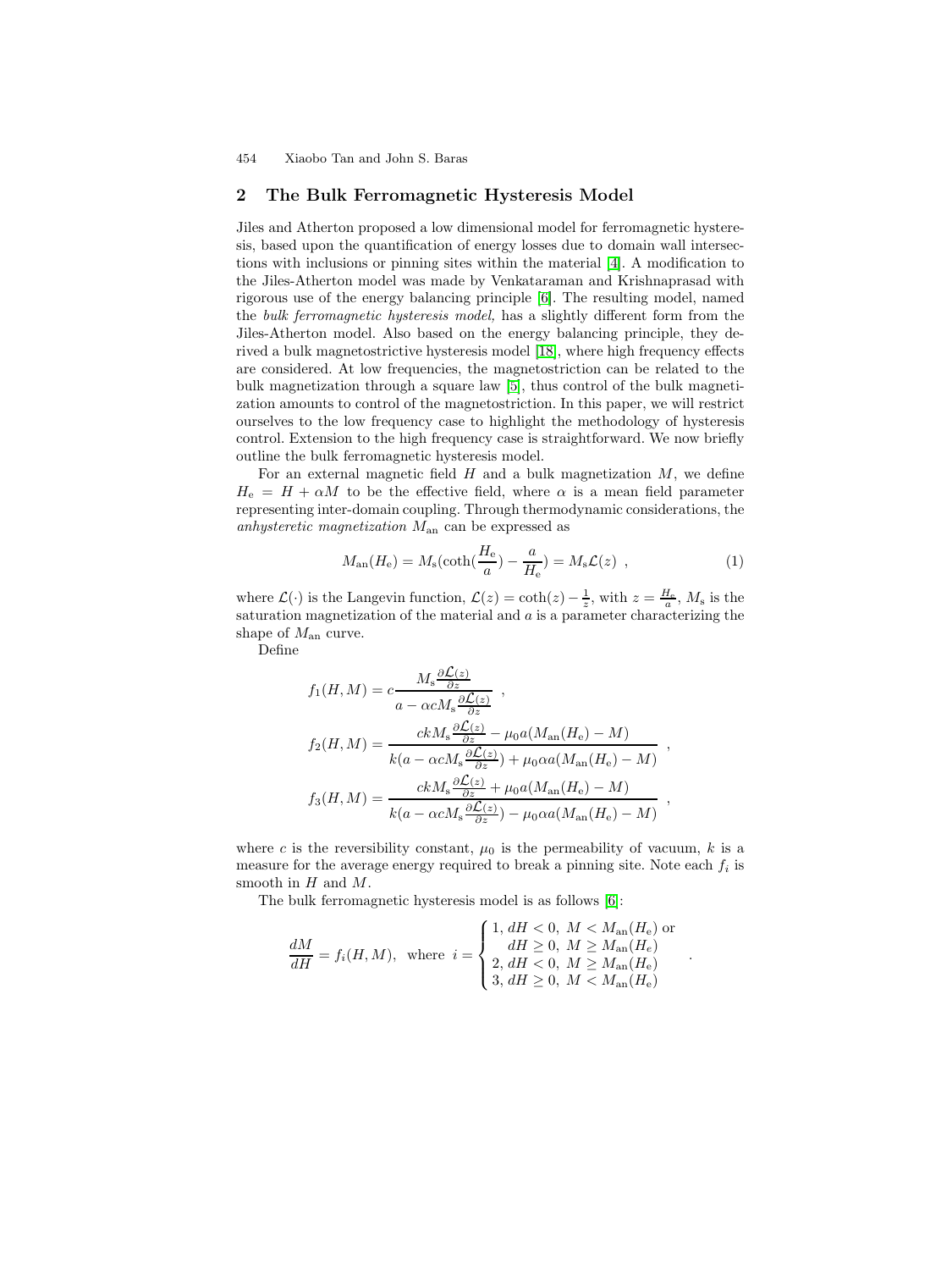If we define a control  $u = \dot{H}$ , the model is rewritten as

$$
\begin{pmatrix} \dot{H} \\ \dot{M} \end{pmatrix} = \begin{pmatrix} 1 \\ f_i(H, M) \end{pmatrix} u, \text{ where } i = \begin{cases} 1, u < 0, M < M_{\text{an}}(H_e) \text{ or } \\ u \ge 0, M \ge M_{\text{an}}(H_e) \\ 2, u < 0, M \ge M_{\text{an}}(H_e) \\ 3, u \ge 0, M < M_{\text{an}}(H_e) \end{cases} (2)
$$

#### *Remarks:*

- **–** Note that the control u defined above is different from the physical current I we apply to the actuator. The current  $I$  is related to the state component H by a constant  $c_0$  (the *coil factor*):  $H = c_0 I$ . Therefore from the control u, the current we will apply is  $I(t) = I(0) + \frac{1}{c_0} \int_0^t u(s) ds$ .
- The switching depends on both (the sign of) the continuous control u and the state  $(H, M)$ , therefore the model  $(2)$  is a hybrid system with both controlled switching and autonomous switching [\[14,](#page-13-10) [19\]](#page-13-15).

We can represent model [\(2\)](#page-3-0) in a more compact way. Letting

$$
\Omega_1 = \{(H, M) : M < M_{\text{an}}(H_e)\}, \quad \Omega_2 = \{(H, M) : M \ge M_{\text{an}}(H_e)\},
$$

and  $x = (H, M)$ , we define

$$
f_+(x)=\left\{\begin{pmatrix}1\\f_1(x)\\f_3(x)\end{pmatrix} \text{ if } x\in\varOmega_2\\ f_3(x)\end{pmatrix}, \text{ and } f_-(x)=\left\{\begin{pmatrix}1\\f_1(x)\\f_2(x)\end{pmatrix} \text{ if } x\in\varOmega_2\end{pmatrix}\right.
$$

Since  $f_i, 1 \leq i \leq 3$ , coincide on  $\{(H, M) : M = M_{an}(H_e)\}\$ ,  $f_+$  and  $f_-$  are continuous. We define two continuous control sets

$$
U_{+} = \{u : u_{c} \ge u \ge 0\}, \quad U_{-} = \{u : -u_{c} \le u \le 0\},\
$$

where  $u_c > 0$  represents the operating bandwidth constraint of the actuator (recall  $u = c_0 \dot{I}$ ). To ease the presentation, we make the dependence of switching on u explicit by introducing a discrete control set  $D = \{1, 2\}.$ 

Now the model [\(2\)](#page-3-0) can be represented as a system with both a continuous control  $u$  and a discrete mode (switching) control  $d$ :

<span id="page-4-0"></span>
$$
\dot{x} = f(x, u, d) \stackrel{\triangle}{=} \begin{cases} f_{+}(x)u, & u \in U_{+}, \text{ if } d = 1 \\ f_{-}(x)u, & u \in U_{-}, \text{ if } d = 2 \end{cases} . \tag{3}
$$

.

The (state-dependent) autonomous switching has now been incorporated into the definitions of  $f_+, f_-,$  thanks to the nice structure of the physical model. Note the model [\(3\)](#page-4-0) belongs to the category of *Duhem* hysteresis model [\[20\]](#page-13-16).

We can prove that the model enjoys the following properties: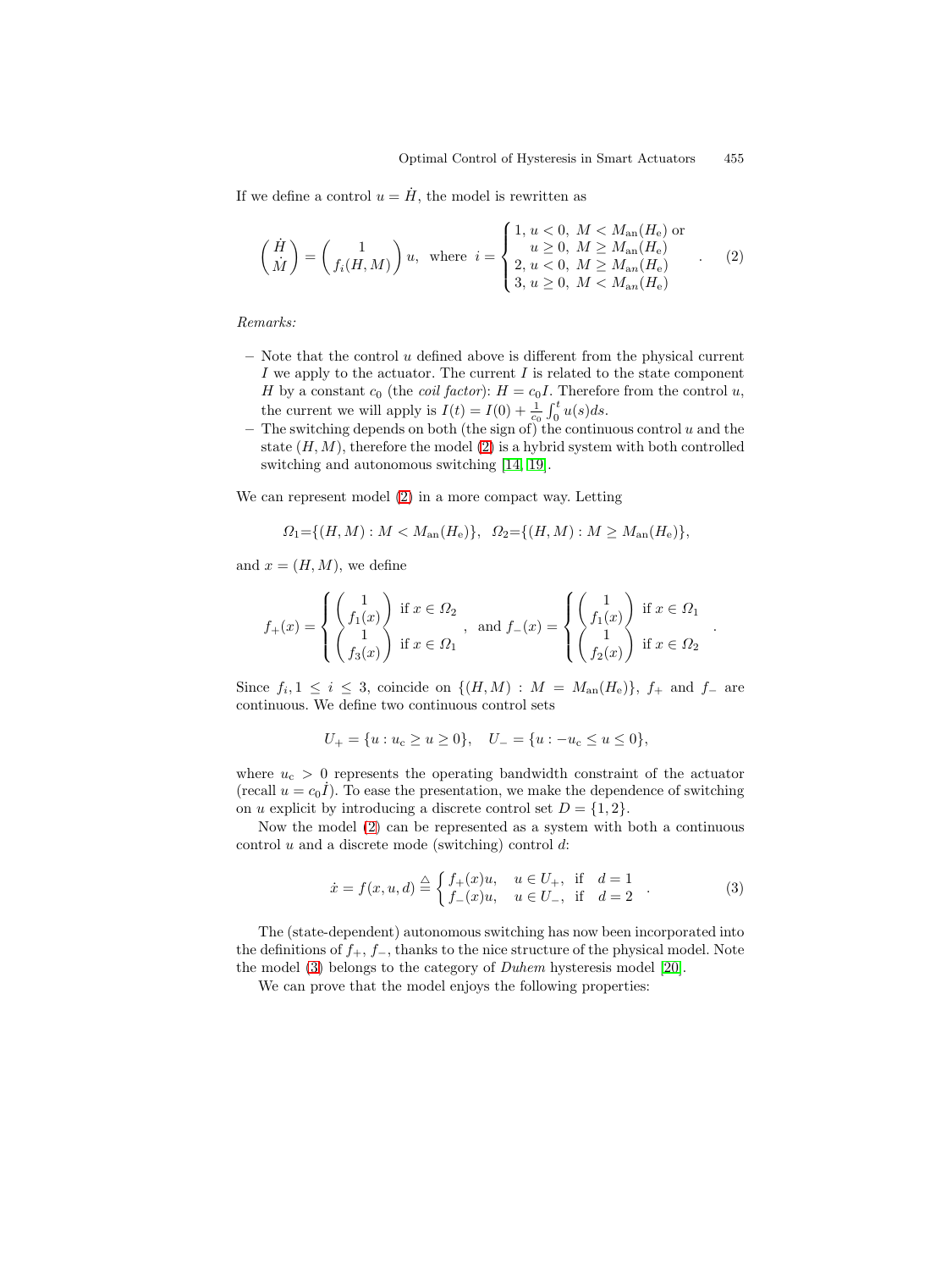**Proposition 1 (Boundedness of**  $f_i$ **).** *If the parameters satisfy:* 

$$
T_1 \stackrel{\triangle}{=} a - \frac{\alpha c M_s}{3} > 0 \quad , \tag{4}
$$

$$
T_2 \stackrel{\triangle}{=} k(a - \frac{\alpha c M_s}{3}) - 2\mu_0 \alpha a M_s > 0 \quad , \tag{5}
$$

<span id="page-5-0"></span>*then*  $0 < f_i \leq C_f, i = 1, 2, 3$ , *for some constant*  $C_f > 0$ .

*Proof.* See [\[17\]](#page-13-13). 

 $\Box$ 

*Remark* : Conditions [\(4\)](#page-5-0) and [\(5\)](#page-5-0) are satisfied for typical parameters. For exam-ple, taking the parameters identified in [\[5\]](#page-13-1),  $\alpha = 1.9 \times 10^{-4}$ ,  $a = 190$ ,  $k = 48$ Gauss,  $c = 0.3$ ,  $M_s = 9.89 \times 10^3$  Gauss and  $\mu_0 = 1$ , we calculate  $T_1 = 189.8$ ,  $T_2 = 8.40 \times 10^3$ .

<span id="page-5-1"></span>**Proposition 2 (Lipshitz Continuity).** *Functions*  $f_{+}(x)$  *and*  $f_{-}(x)$  *are Lip*shitz continuous with some Lipshitz constant L, and  $f(x, u, d)$  is Lipshitz con*tinuous with respect to* x *with Lipshitz constant*  $L_0 = L u_c$ .

*Proof.* See [\[17\]](#page-13-13). 

 $\Box$ 

# **3 Optimal Control: The (HJB) and Viscosity Solutions**

We first formulate an infinite horizon optimal control problem for the system  $(3)$ . Define the cost functional with an initial condition x and a control pair  $\alpha(\cdot) = \{d(\cdot), u(\cdot)\}\;$ as

$$
J(x, \alpha(\cdot)) = \int_0^\infty l(x(t), u(t)) e^{-\lambda t} dt , \qquad (6)
$$

where the *discount factor*  $\lambda \geq 0$ . Note the *running cost*  $l(\cdot, \cdot)$  is defined to be independent of the switching control  $d$ , since this makes sense in the context of smart actuator control. We require  $u(\cdot)$  to be measurable. This together with Proposition [2](#page-5-1) guarantees that [\(3\)](#page-4-0) has a unique solution  $x(\cdot)$  (the dependence of  $x(\cdot)$  on x and  $\alpha(\cdot)$  is suppressed when no confusion arises).

The optimal control problem is to find the value function

$$
V(x) = \inf_{\alpha(\cdot)} J(x, \alpha(\cdot)) ,
$$

and if  $V(x)$  is achievable, find the optimal control  $\alpha^*(\cdot)$ .

We make the following assumptions about  $l(\cdot, \cdot)$ :

- $-$  (A<sub>1</sub>): *l*(*x*, *u*) continuous in *x* and *u*, *l*(*x*, *u*) ≥ 0, ∀*x*, *u*;
- **–** (A<sub>2</sub>):  $|l(x_1, u) l(x_2, u)|$  ≤ C<sub>1</sub>(1 + |x<sub>1</sub>| + |x<sub>2</sub>|)|x<sub>1</sub> − x<sub>2</sub>|, ∀u, for some C<sub>1</sub> > 0.

Note  $(A_2)$  includes the case of quadratic cost.

We can show the value function is locally bounded and locally Lipshitz continuous.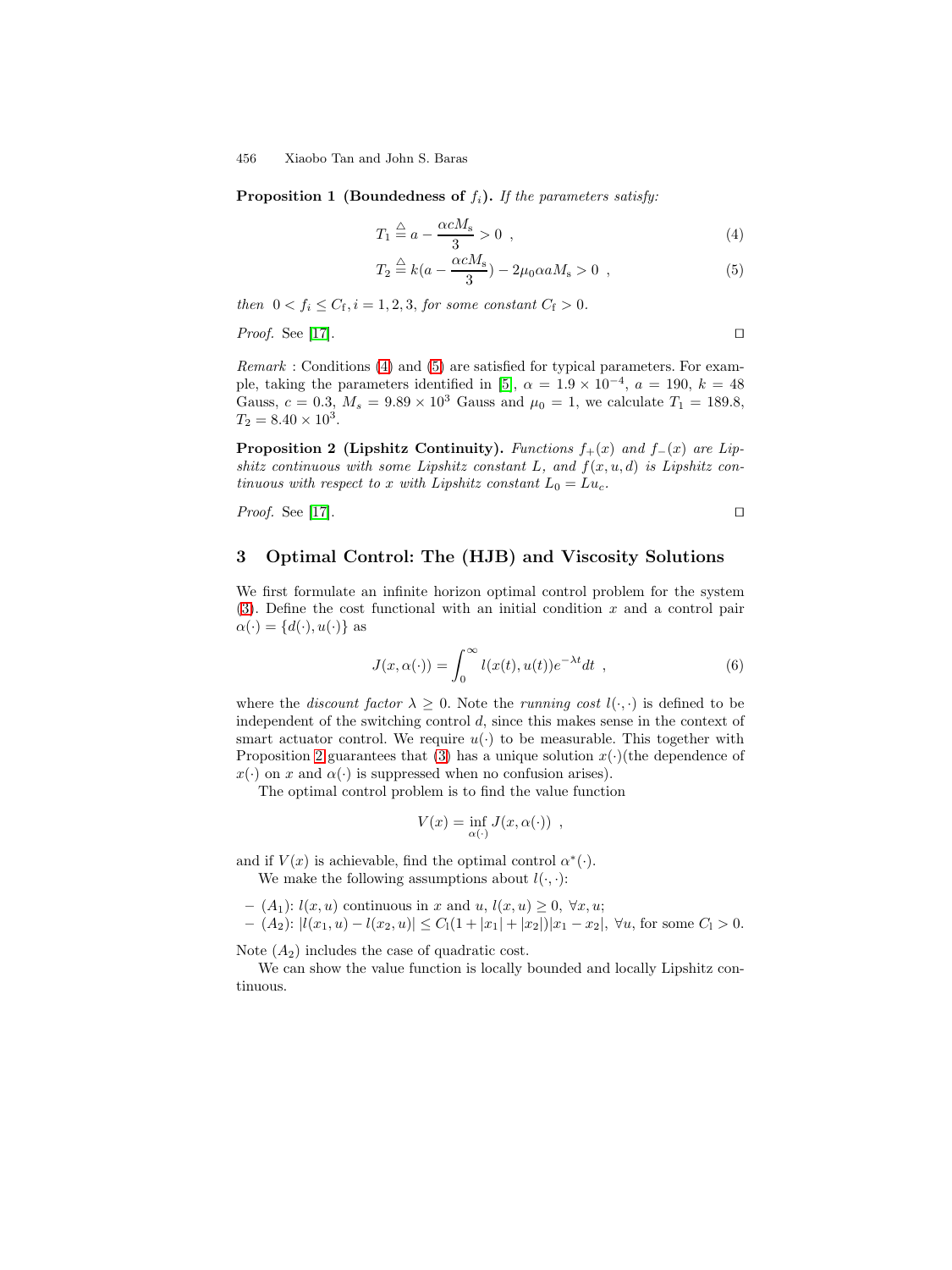**Proposition 3 (Local Boundedness).** *Under assumptions* (A1) *and* (A2)*,*  $\forall \lambda > 0, V(x)$  *is locally bounded, i.e.,*  $\forall R \geq 0, \exists C_R \geq 0$ *, such that*  $|V(x)| \leq$  $C_{\rm R}$ ,  $\forall x \in \overline{B}(0,R) \stackrel{\triangle}{=} \{x : |x| \leq R\}.$ 

*Proof.* See [\[17\]](#page-13-13). 

<span id="page-6-0"></span>**Proposition 4 (Local Lipshitz Continuity).** *Under assumptions* (A1) *and*  $(A_2)$ ,  $\forall \lambda > 2L_0$  *with*  $L_0$  *as defined in Proposition [2,](#page-5-1) V(x) is locally Lipshitz, i.e.,*  $\forall R \geq 0, \exists L_R \geq 0$ , such that  $|V(x_1) - V(x_2)| \leq L_R |x_1 - x_2|, \ \forall x_1, x_2 \in \overline{B}(0,R)$ . *In addition,*  $L_R$  *can be chosen to be*  $C(1+R)$  *for some*  $C > 0$ *.* 

*Proof.* See [\[17\]](#page-13-13).  $\Box$ 

*Remarks:* The proof of Proposition [4](#page-6-0) uses the bounds for  $|x_1(t) - x_2(t)|$  and  $|x_1(t)|$ , where  $x_1(\cdot), x_2(\cdot)$  are two trajectories starting from  $x_1$  and  $x_2$ . The bounds are obtained using Proposition [2](#page-5-1) and the Gronwall inequality. One can get a sharper estimate for  $|x_1(t)|$  (linear growth) by exploiting Proposition [1.](#page-5-0) This can be used to weaken the condition  $\lambda > 2L_0$  to  $\lambda > L_0$  in Proposition [4](#page-6-0) and anywhere else it appears.

The value function satisfies the Dynamic Programming Principle (DPP) :

**Proposition 5 (DPP).** *Assume*  $(A_1)$  *and*  $(A_2)$ *,*  $\lambda > 0$ *. We have* 

$$
V(x) = \inf_{\alpha(\cdot)} \{ \int_0^t e^{-\lambda s} l(x(s), u(s)) ds + e^{-\lambda t} V(x(t)) \}, \ \forall t \ge 0, \ \forall x \ . \tag{7}
$$

*Proof.* The argument is standard, see [\[17\]](#page-13-13).

 $\Box$ 

 $\Box$ 

Based on the (DPP), we can show that the value function  $V(\cdot)$  satisfies a Hamilton-Jacobi-Bellman equation (HJB) of a hybrid type in the viscosity sense. Viscosity solutions to Hamilton-Jacobi equations were first introduced by Crandall and Lions [\[15\]](#page-13-11). Here we use one of the three equivalent definitions [\[21\]](#page-13-17):

**Definition 1 (Viscosity Solution).** *Let* W *be a continuous function from an open set*  $O \in \mathbb{R}^n$  *into*  $\mathbb R$  *and let* DW *denote the gradient of* W *(when* W *is differentiable). We call* W *a viscosity solution to a nonlinear first order partial differential equation*  $F(x, W(x), DW(x))=0$ , provided it is both a viscosity *subsolution and viscosity supersolution; and by viscosity sub(super)solution, we mean:*  $\forall \phi \in C^1(O)$ , if  $W - \phi$  *attains a local maximum (minimum) at*  $x_0 \in O$ , *then*  $F(x_0, W(x_0), D\phi(x_0)) \leq (\geq) 0$ .

**Theorem 1 (HJB).** Assume  $(A_1)$  and  $(A_2)$ ,  $\lambda > 2L_0$ .  $V(x)$  is a viscosity *solution of:*

$$
\lambda W(x) + \max \{ \max_{u \in U_+} \{ -uf_+(x) \cdot DW(x) - l(x, u) \}, \max_{u \in U_-} \{ -uf_-(x) \cdot DW(x) - l(x, u) \} \} = 0 .
$$
\n(8)

<span id="page-6-1"></span>*Proof.* See [\[17\]](#page-13-13). □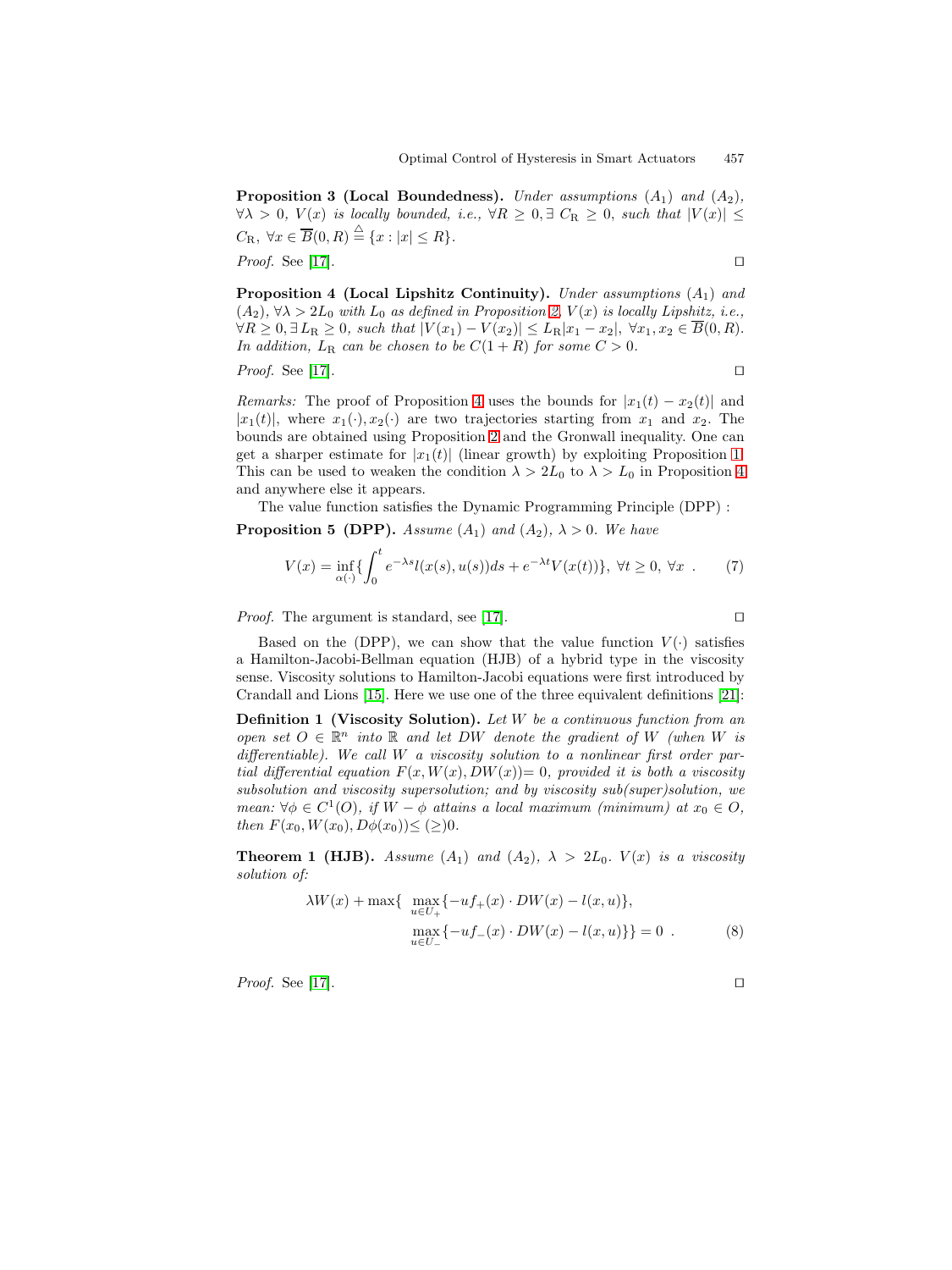## **4 Uniqueness of the Solution to the (HJB)**

We would like to characterize the value function  $V$  as a unique solution to the (HJB). The uniqueness result basically follows from Theorem 1.5 in [\[22\]](#page-13-18). In [\[22\]](#page-13-18), the author gave only a sketch of proof. For completeness, we will provide the full proof here.

Before stating the theorem, we first identify structural properties of the (HJB). We rewrite [\(8\)](#page-6-1) as:

<span id="page-7-1"></span>
$$
\lambda W(x) + H(x, DW(x)) = 0 \tag{9}
$$

where

$$
H(x,p) = \max\{\max_{u\in U_+} \{-u f_+(x)\cdot p - l(x,u)\}, \max_{u\in U_-} \{-u f_-(x)\cdot p - l(x,u)\}\}~~.
$$

**Proposition 6.** *Assume*  $(A_2)$ *.*  $H(x, p)$  *satisfies the following:* 

$$
|H(x_1, p) - H(x_2, p)| \le C_R (1 + |p|)|x_1 - x_2|, \forall x_1, x_2 \in \overline{B}(0, R), \forall p \tag{10}
$$
  

$$
|H(x, p_1) - H(x, p_2)| \le C_0|p_1 - p_2|, \forall x, \forall p_1, p_2,
$$
 (11)

<span id="page-7-0"></span>*for some*  $C_R > 0, C_0 > 0$ *, with*  $C_R$  *dependent on* R.

*Proof.* We will only prove [\(10\)](#page-7-0), since proof of [\(11\)](#page-7-0) is analogous.

Without loss of generality, suppose  $u_1 \in U_-\$ attains the maximum in  $H(x_1, p)$ . Since  $H(x_2, p) \ge -u_1 f_-(x_2) \cdot p - l(x_2, u_1),$ 

$$
H(x_1, p) - H(x_2, p) \le -u_1 f_-(x_1) \cdot p - l(x_1, u_1) + u_1 f_-(x_2) \cdot p + l(x_2, u_1)
$$
  
\n
$$
\le |p|L_0|x_1 - x_2| + C_1(1 + |x_1| + |x_2|)|x_1 - x_2|
$$
  
\n
$$
\le C_R(1 + |p|)|x_1 - x_2|,
$$

where  $C_{\rm R}$  is a constant dependent on R. By symmetry, we conclude.  $\Box$ 

*Remarks:* As we have seen above, despite the hybrid structure of our physical model,  $H(x, p)$  enjoys nice structural properties, which enables us to prove the uniqueness result.

From Proposition [4,](#page-6-0) we know that the value function  $V(\cdot)$  belongs to the class

<span id="page-7-2"></span>
$$
\mathcal{P}(\mathbb{R}^2) = \{W(\cdot): |W(x_1) - W(x_2)| \le C(1+R)|x_1 - x_2|, \forall x_1, x_2 \in \overline{B}(0, R),
$$
  
for some  $C > 0\}.$ 

The following theorem is adapted from Theorem 1.5 in [\[22\]](#page-13-18).

**Theorem 2.** *If [\(9\)](#page-7-1)* has a viscosity solution in  $\mathcal{P}(\mathbb{R}^2)$ , it is unique.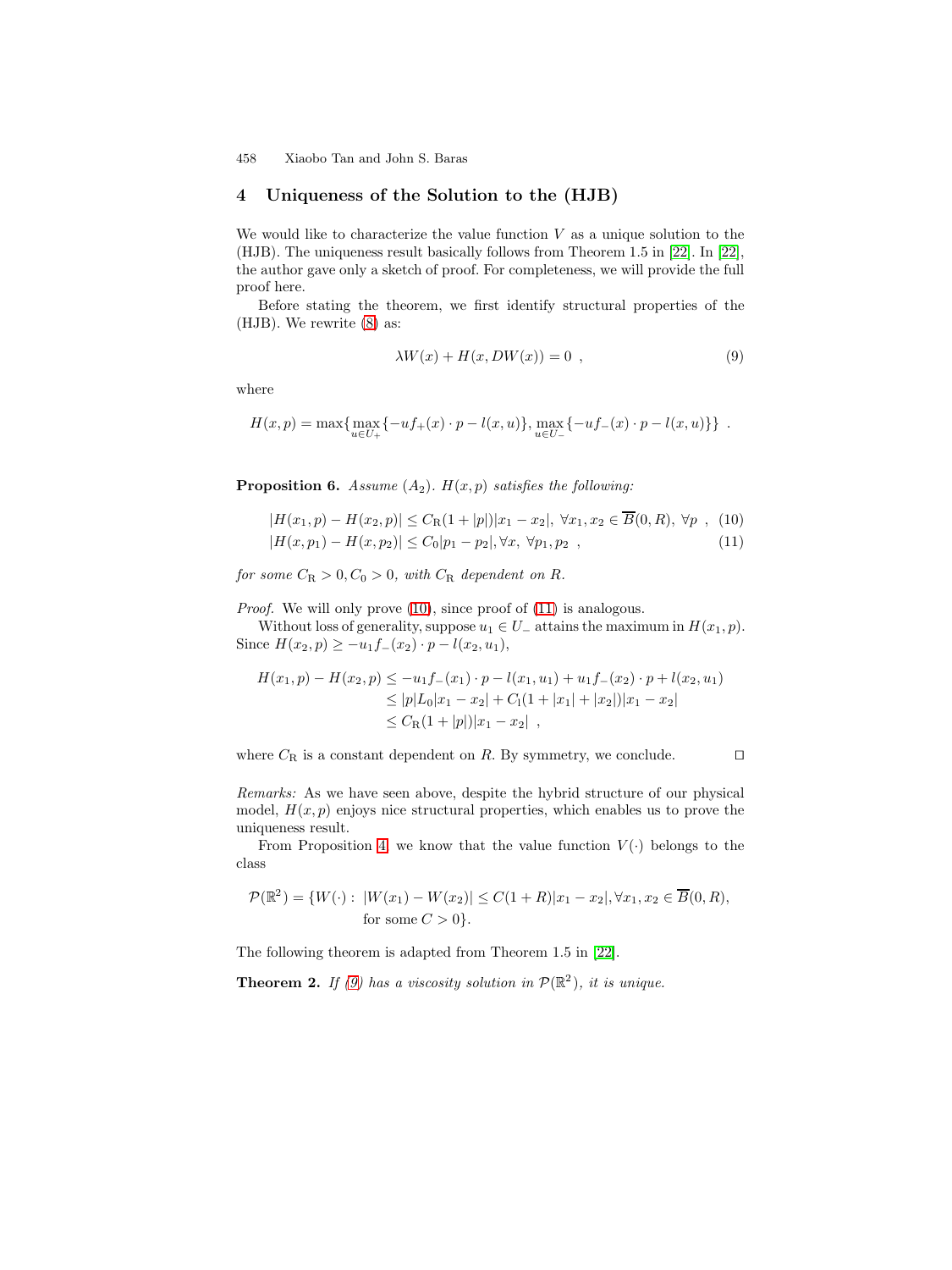*Proof.* Without loss of generality, we take  $\lambda = 1$ . Let  $W(\cdot), V(\cdot) \in \mathcal{P}(\mathbb{R}^2)$  be viscosity solutions to [\(9\)](#page-7-1). For  $\epsilon > 0, \alpha > 0, m > 2$ , define

$$
\Phi(x, y) = W(x) - V(y) - \frac{|x - y|^2}{\epsilon} - \alpha \left( \langle x \rangle^m + \langle y \rangle^m \right) ,
$$

with  $\langle x \rangle \stackrel{\triangle}{=} \sqrt{1+|x|^2}$ . Since  $W(\cdot), V(\cdot) \in \mathcal{P}(\mathbb{R}^2)$ ,  $\lim_{|x|+|y| \to \infty} \Phi(x, y) = -\infty$ . By continuity of  $\Phi(\cdot, \cdot)$ , there exists  $(x_0, y_0)$  where  $\Phi$  attains the global maximum. First we want to obtain bounds for  $|x_0|, |y_0|$  and  $|x_0 - y_0|$ .

From  $\Phi(0,0) \leq \Phi(x_0, y_0)$ , and  $W(\cdot), V(\cdot) \in \mathcal{P}(\mathbb{R}^2)$ , we can get

$$
\langle x_0 \rangle^m + \langle y_0 \rangle^m \le C_\alpha (1 + \langle x_0 \rangle^2 + \langle y_0 \rangle^2) ,
$$

where  $C_{\alpha}$  is a constant independent of  $\epsilon$  (but dependent on  $\alpha$ ). Since  $m > 2$ , there exists  $R_{\alpha} > 0$  (independent of  $\epsilon$ ), such that  $|x_0| \le R_{\alpha}$ ,  $|y_0| \le R_{\alpha}$ .

From  $\Phi(x_0, x_0) + \Phi(y_0, y_0) \leq 2 \Phi(x_0, y_0)$ , we can derive

<span id="page-8-1"></span>
$$
|x_0 - y_0| \le \epsilon C'_\alpha \quad , \tag{12}
$$

with  $C'_\alpha$  depending on  $\alpha$  only.

Define

$$
\phi(x) = V(y_0) + \frac{1}{\epsilon}|x - y_0|^2 + \alpha \langle x \rangle^m + \langle y_0 \rangle^m),
$$
  

$$
\psi(y) = W(x_0) - \frac{1}{\epsilon}|x_0 - y|^2 - \alpha \langle x_0 \rangle^m + \langle y \rangle^m).
$$

Since  $W - \phi$  achieves maximum at  $x_0$ , and  $V - \psi$  achieves minimum at  $y_0$ ,

$$
W(x_0) + H(x_0, D\phi(x_0)) \le 0 , \qquad (13)
$$

$$
V(y_0) + H(y_0, D\psi(y_0)) \ge 0 . \tag{14}
$$

<span id="page-8-0"></span>Subtracting [\(14\)](#page-8-0) from [\(13\)](#page-8-0) and using Proposition [6,](#page-7-0) we have

$$
W(x_0) - V(y_0) \le C_{R_\alpha} (1 + \frac{2}{\epsilon} |x_0 - y_0|) |x_0 - y_0|
$$
  
+ $\alpha C_0 m (< x_0 >^{m-1} + < y_0 >^{m-1})$ .

Now fix  $\alpha$ , construct a sequence  $\{\epsilon_k\}$  with  $\lim_{k\to\infty} \epsilon_k = 0$ . We denote the corresponding maximizers of  $\Phi$  as  $(x_{0k}, y_{0k})$ . Since  $\forall k, (x_{0k}, y_{0k}) \in \overline{B}(0, R_\alpha)$ , by extracting a subsequence if necessary, we get

$$
\lim_{k \to \infty} (x_{0k}, y_{0k}) \to (x_{\alpha}, y_{\alpha}) \in \overline{B}(0, R_{\alpha})
$$
\n(15)

From [\(12\)](#page-8-1), we have  $x_{\alpha} = y_{\alpha}$ . For each  $\epsilon_k$ , from  $\Phi(x, x) \leq \Phi(x_{0k}, y_{0k})$ , we can get

$$
W(x) - V(x) - 2\alpha < x >^m \leq C_{R_\alpha} \left( 1 + \frac{2}{\epsilon_k} |x_{0k} - y_{0k}| \right) |x_{0k} - y_{0k}|
$$
\n
$$
+ \alpha C_0 m < x_{0k} >^{m-1} + \langle y_{0k} >^{m-1} \rangle - \alpha < x_{0k} >^m + \langle y_{0k} >^m \rangle,
$$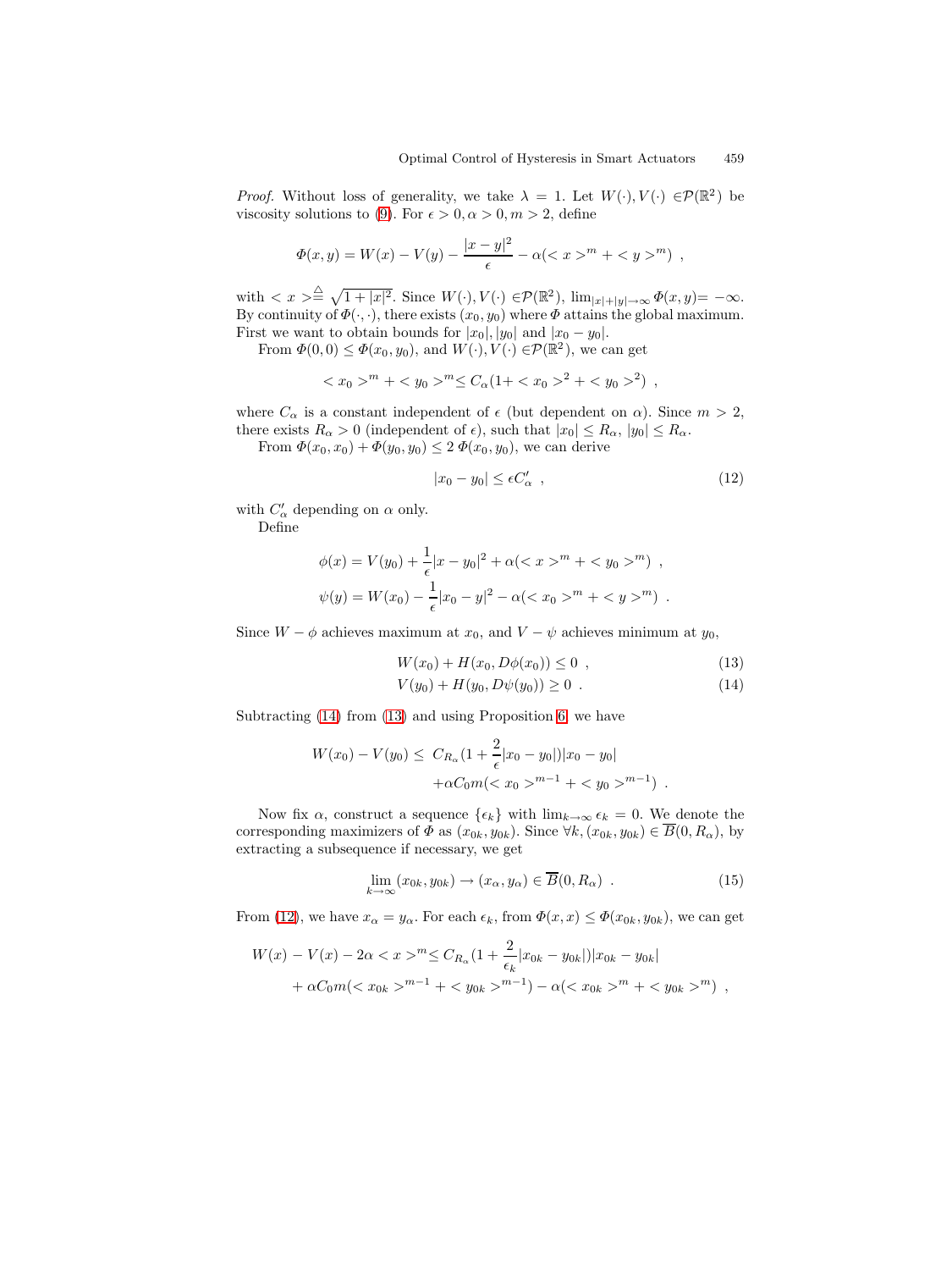and letting  $k \to \infty$ ,

$$
W(x) - V(x) \le 2\alpha (C_0 m < x_\alpha >^{m-1} - \langle x_\alpha >^m \rangle + 2\alpha < x >^m .
$$

Since  $C_0 m < x_\alpha >^{m-1} - \langle x_\alpha >^m \le C''$  for some  $C'' > 0$ ,

 $W(x) - V(x) \leq 2\alpha (C'' + \langle x \rangle^m)$ .

Letting  $\alpha \to 0$ , we get  $W(x) - V(x) \leq 0$ ,  $\forall x$ . We conclude by noting W and V are symmetric.  $\Box$ 

From Theorem [2,](#page-7-2) if we can solve for a solution to [\(9\)](#page-7-1) in  $\mathcal{P}(\mathbb{R}^2)$ , it must be the value function. One way to solve it is by discrete-time approximation.

#### **5 The Discrete Approximation Scheme**

The approximation will be accomplished in two steps. First we approximate the continuous time optimal control problem by a discrete time problem, derive the hybrid discrete Bellman equation (DBE), and show the value function of the discrete time problem converges to that of the continuous time problem locally uniformly. Following [\[16\]](#page-13-12), we call this step "semi-discrete" approximation. Then we indicate how to further discretize (DBE) in the spatial variable, which is called "fully-discrete" approximation. The approaches we take here follow closely those in [\[16\]](#page-13-12)(Chapter VI and Appendix A).

Consider a discrete time problem obtained by discretizing the original continuous time one with time step  $h \in (0, \frac{1}{\lambda})$ . The dynamics is given by

$$
x[n] = x[n-1] + h f(x[n-1], u[n-1], d[n-1]), \ x[0] = x \ , \qquad (16)
$$

and the cost is given by

$$
J_h(x, \alpha[\cdot]) = \sum_{n=0}^{\infty} h l(x[n], u[n]) (1 - \lambda h)^n , \qquad (17)
$$

where  $\alpha[\cdot] = \{d[\cdot], u[\cdot]\}$  is the control. The value function is defined to be

$$
V_h(x) = \inf_{\alpha[\cdot]} J_h(x, \alpha[\cdot]) \tag{18}
$$

It's not hard to show:

**Proposition 7.** *Assume*  $A_1$  *and*  $A_2$ ,  $\lambda > 2L_0$ *. Then*  $V_h(\cdot) \in \mathcal{P}(\mathbb{R}^2)$ *, and the coefficient* C *in defining*  $\mathcal{P}(\mathbb{R}^2)$  *can be made independent of h.* 

Following standard arguments, one can show:

<span id="page-9-0"></span>**Proposition 8 (DBE).** Vh(·) *satisfies:*

$$
V_h(x) = \min\{\min_{u \in U_+} \{(1 - \lambda h)V_h(x + hu f_+(x)) + hl(x, u)\},\
$$

$$
\min_{u \in U_-} \{(1 - \lambda h)V_h(x + hu f_-(x)) + hl(x, u)\}\}.
$$
(19)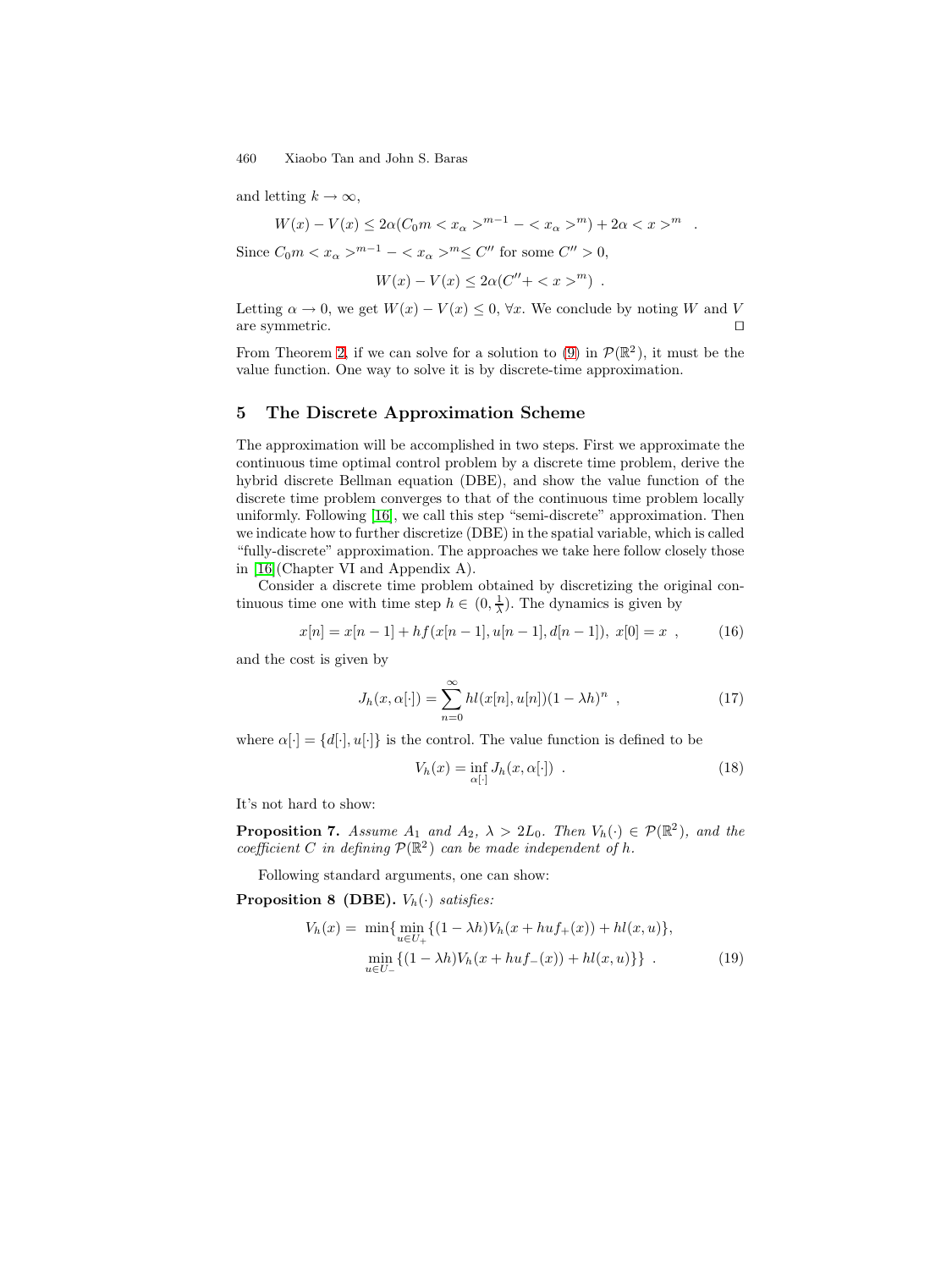It's of interest to know whether [\(19\)](#page-9-0) characterizes the value function  $V_h(x)$ . Unlike in [\[16\]](#page-13-12)(Chapter VI), where a bounded value function was considered, we have  $V_h$  unbounded. But it turns out that with a little bit additional assumption, [\(19\)](#page-9-0) has a unique solution.

**Proposition 9.** *There exists a unique solution in*  $\mathcal{P}(\mathbb{R}^2)$  *to [\(19\)](#page-9-0), if* 

<span id="page-10-1"></span>
$$
\frac{(1 - \lambda h)(\sqrt{C_0^2 + 4} + C_0)}{\sqrt{C_0^2 + 4} - C_0} < 1 \tag{20}
$$

*where*  $C_0 = h u_c$ 1  $C_{\rm f}$  *and* C<sup>f</sup> *is as defined in Proposition [1.](#page-5-0)*

*Proof.* Let  $\widetilde{V}_h(x) = V_h(x) < x >^{-m}, m > 2$ , where  $\langle x \rangle \stackrel{\triangle}{=} \sqrt{1 + |x|^2}$ . Since  $V_h \in \mathcal{P}(\mathbb{R}^2)$ ,  $\widetilde{V}_h$  is bounded. In terms of  $\widetilde{V}_h$ , [\(19\)](#page-9-0) is rewritten as

$$
\widetilde{V}_h(x) = (\mathcal{G}(\widetilde{V}_h))(x) \stackrel{\triangle}{=} \min\{ (21) \times \sum_{u \in U_+} \{ (1 - \lambda h)\widetilde{V}_h(x + hu f_+(x)) < x + hu f_+(x) >^m + hl(x, u) < x >^{-m} \},
$$
\n
$$
\min_{u \in U_-} \{ (1 - \lambda h)\widetilde{V}_h(x + hu f_-(x)) < x + hu f_-(x) >^m + hl(x, u) < x >^{-m} \} \}.
$$
\n(21)

<span id="page-10-0"></span>It suffices to show [\(21\)](#page-10-0) has a unique solution. It's clear that the operator  $\mathcal{G}(\cdot)$ maps any  $\widetilde{W} \in BC(\mathbb{R}^2)$  into  $BC(\mathbb{R}^2)$ , where  $BC(\mathbb{R}^2)$  denotes the set of bounded continuous functions. When [\(20\)](#page-10-1) is satisfied, one can show that  $\mathcal{G}(\cdot)$  is a contraction mapping. Hence we conclude using the Contraction Mapping Principle. 

The following theorem asserts that  $V_h(\cdot)$  converges to  $V(\cdot)$  as  $h \to 0$ . The proof can be found in [\[16\]](#page-13-12)(Chapter VI)(with minor modification).

**Theorem 3.** *Assume*  $A_1$  *and*  $A_2$ ,  $\lambda > 2L_0$ *, and* [\(20\)](#page-10-1)*. Then* 

$$
\sup_{x \in \mathcal{K}} |V_h(x) - V(x)| \to 0 \text{ as } h \to 0,
$$
\n(22)

*for every compact*  $K \subset \mathbb{R}^2$ .

It was also shown in [\[16\]](#page-13-12) that one can obtain a sub-optimal control for the continuous time problem when solving the (DBE). Theoretically the solution to [\(19\)](#page-9-0) can be obtained by successive approximation. A practical approximation scheme for solving the (DBE) is described in [\[16\]](#page-13-12)(Appendix A, by Falcone), which we have followed in the numerical simulation. It was shown there that when space discretization gets finer and finer, the solution obtained via solving a finite system of equations converges to  $V_h(\cdot)$ .

Computation can only be done in a bounded domain. The domain we used in simulation is of the form  $\overline{\Omega} = \{(H,M) : H_{\text{min}} \leq H \leq H_{\text{max}}, |M| \leq M_{\text{s}}\}.$  The constraint  $|M| \leq M_s$  arises from the physics, while the constraint on H is due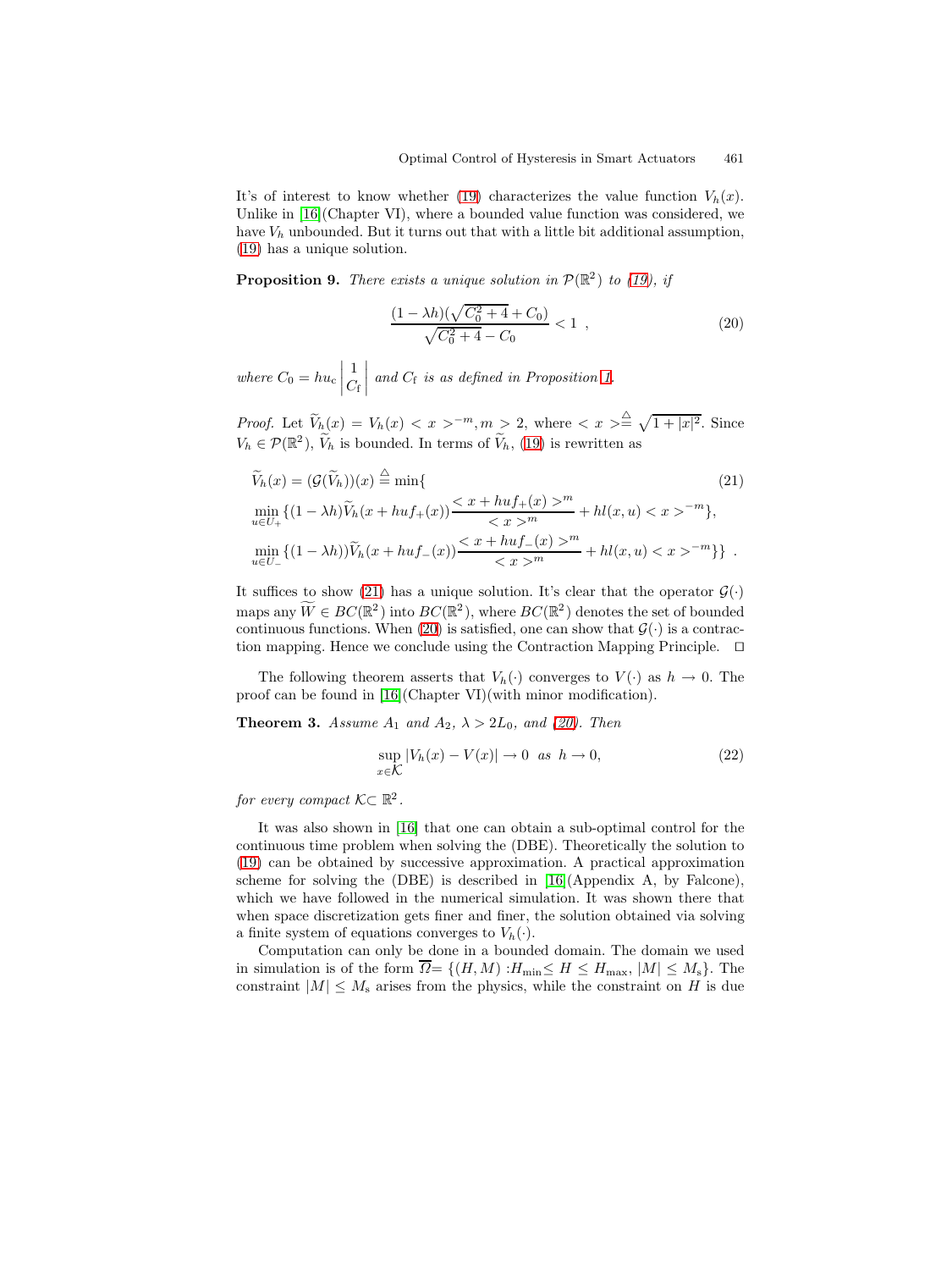to limitation on the range of current input. The value function of an optimal control problem with state-space constraints is a *constrained* viscosity solution to the (HJB) in  $\Omega$  [\[23\]](#page-13-19), namely, a solution in the interior of  $\Omega$  and a supersolution in  $\overline{\Omega}$ . Theoretical results for the constrained state-space case are omitted in this paper.

The values we used for the model parameters are as those in the remarks following Proposition [1.](#page-5-0) The running cost was defined as  $l(H, M, u) = 100(H (H_0)^2+0.1M^2+0.01u^2$ , where  $H_0$  corresponds to some desired steady current input. Other parameters:  $H_{\text{min}} = 19.8, H_{\text{max}} = 407.8, H_0 = 213.8, \lambda = 1.58 \times$  $10^3$ ,  $h = 5 \times 10^{-4}$ ,  $u_c = 1.22 \times 10^3$ . Each of  $U_+$  and  $U_-$  is discretized into 20 levels, while each dimension of the state space is discretized into 40 levels.

Figure [3](#page-11-0) shows the value function and the optimal feedback control map. Optimal trajectories obtained through simulation and experiments from three different initial conditions (A, B, C) are shown in Fig. [4,](#page-12-4) where the arrows indicate directions of evolution as well as stationary points of the closed-loop systems. Figure [5](#page-12-5) shows the experimental setup.



<span id="page-11-0"></span>Fig. 3. (a) Value function and its level curves (b) Optimal feedback control map

#### **6 Conclusions and Discussions**

In this paper, we have studied the viscosity solutions approach for optimal control of a smart actuator based on the low dimensional hysteresis model. We took the infinite horizon optimal control problem as an example and characterized the value function as the (unique) solution of a Hamilton-Jacobi-Bellman equation of a hybrid form. We pointed out how to solve the (HJB) and obtain a suboptimal control by discrete time approximation.

Future work includes extension of this approach to other control problems of practical interest, including the finite horizon control problem, the time-optimal control problem and the  $H_{\infty}$  control problem. Also the stability issues associated with the closed-loop systems need to be investigated.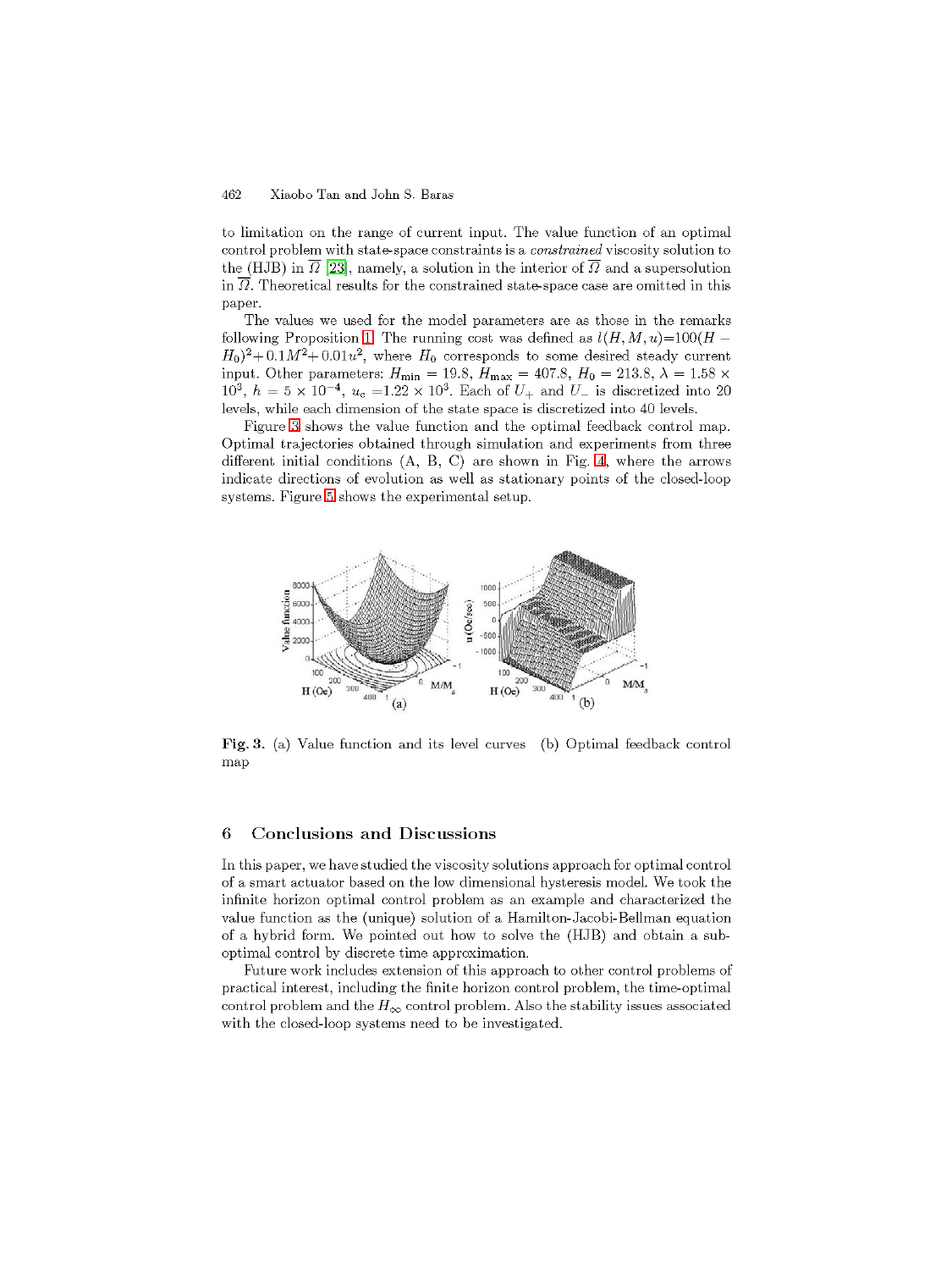

**Fig. 4.** Optimal trajectories

<span id="page-12-4"></span>

**Fig. 5.** Experimental setup

# <span id="page-12-5"></span>**7 Acknowledgement**

The authors wish to thank the reviewers for their valuable comments. The work in this paper was supported in part by the Army Research Office under the ODDR&E MURI97 Program Grant No. DAAG55-97-1-0114 to the Center for Dynamics and Control of Smart Structures (through Harvard University).

### <span id="page-12-0"></span>**References**

- [1] Gorbet, R.B., Wang, D.W.L., Morris, K.A.: Preisach model identification of a two-wire SMA actuator. In: Proceedings of IEEE International Conference on Robotics and Automation. (1998) 2161–2167
- <span id="page-12-1"></span>[2] Hughes, D., Wen, J.T.: Preisach modeling and compensation for smart material hysteresis. In: Active Materials and Smart Structures. Volume 2427 of SPIE. (1994) 50–64
- <span id="page-12-2"></span>[3] Tan, X., Venkataraman, R., Krishnaprasad, P.S.: Control of hysteresis: theory and experimental results. In: Smart Structures and Materials 2001, Modeling, Signal Processing, and Control in Smart Structures. Volume 4326 of SPIE. (2001) 101–112
- <span id="page-12-3"></span>[4] Jiles, D.C., Atherton, D.L.: Theory of ferromagnetic hysteresis. Journal of Magnetism and Magnetic Materials **61** (1986) 48–60